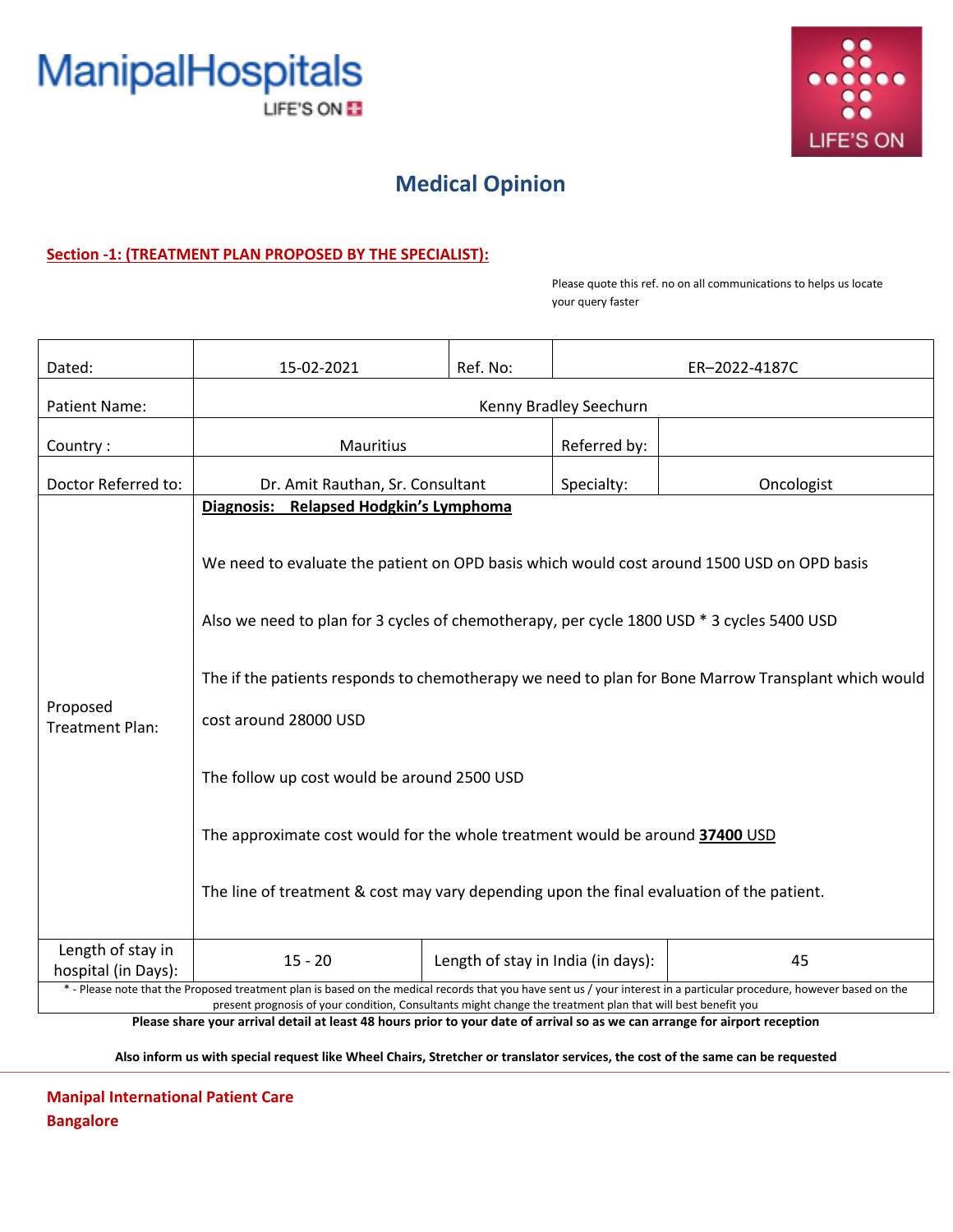



### **Cost**

### **Section -2: (Cost and Available options for your treatment):**

Manipal Health Enterprises is one of the largest network of hospitals in India with over 60 years of experience in treating most complex ailments, Manipal Health Enterprises manages and operates over 5500 beds in 15 hospitals across India. The Quality and clinical outcomes is maintained throughout the network.

After evaluating your condition, we will be able to provide treatment at Manipal Hospital Bangalore. We have attached the cost below for your kind consideration.

| <b>OTE:</b> The line of treatment & cost may vary depending upon the final evaluation of the patient. |  |  |  |  |
|-------------------------------------------------------------------------------------------------------|--|--|--|--|
|                                                                                                       |  |  |  |  |
| Inclusions:                                                                                           |  |  |  |  |
| 1. Bed charges                                                                                        |  |  |  |  |
| 2. Clinical Lab Charges                                                                               |  |  |  |  |
| 3. Professional Charges                                                                               |  |  |  |  |
| 4. Nursing Charges                                                                                    |  |  |  |  |
| 5. Dietary Charges for the patient and an attendant                                                   |  |  |  |  |
| 6. Operation Theatre charges                                                                          |  |  |  |  |
| 7. Anesthetist charges                                                                                |  |  |  |  |
| 8. Procedure charges                                                                                  |  |  |  |  |
| 9. Airport Pickup and Drop facility                                                                   |  |  |  |  |
| 10. FRRO and visa extension coordination charges                                                      |  |  |  |  |
| 11. Meet & Greet at the Airport.                                                                      |  |  |  |  |
|                                                                                                       |  |  |  |  |
|                                                                                                       |  |  |  |  |
| <b>Exclusions:</b>                                                                                    |  |  |  |  |
| 1. Accommodation Charges                                                                              |  |  |  |  |
| 2. Cross referrals / Evaluation / medicines both for pre and post procedure                           |  |  |  |  |
| 3. Special investigations / drugs / consumables / Blood products                                      |  |  |  |  |
| 4. Stay beyond package period                                                                         |  |  |  |  |
| 5. Additional procedures                                                                              |  |  |  |  |
| 6. ICU Stay (beyond package)                                                                          |  |  |  |  |
| 7. Laundry, Telephone and in room dining other than the international set menu that will be served    |  |  |  |  |
| Manipalibriarnational Batient Carged at actual                                                        |  |  |  |  |

**Bangalore**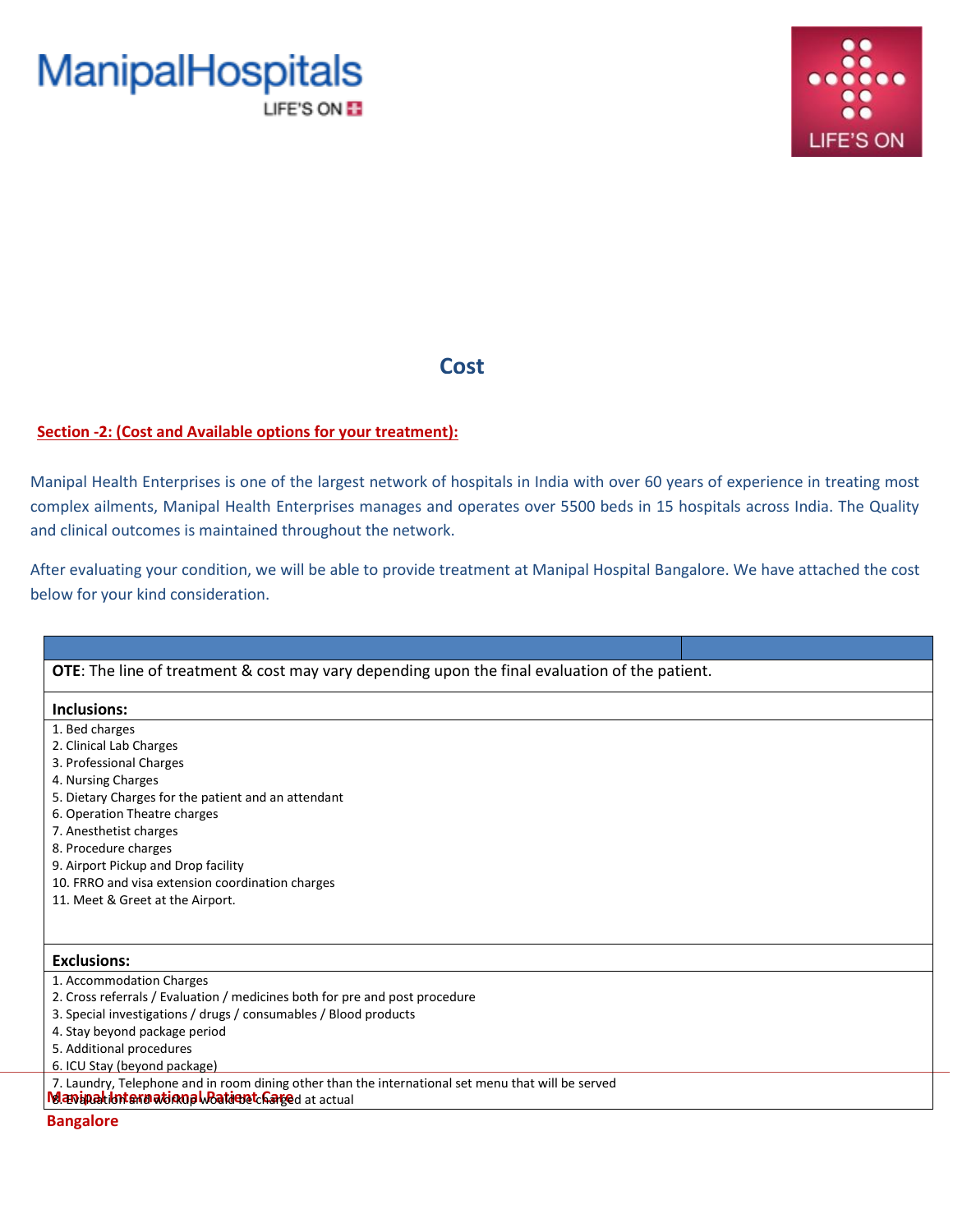# ManipalHospitals

**IFE'S ON E** [9. Cost of valve / implants / conduits and grafts](http://www.manipalhospitals.com/)



### **Section -3: (Hospital Tour):**



**Manipal <u>Internation หากคลอฝนาปัจกล</u>ry.in/health-resources/ Bangalore** *For more information about your disease please visit*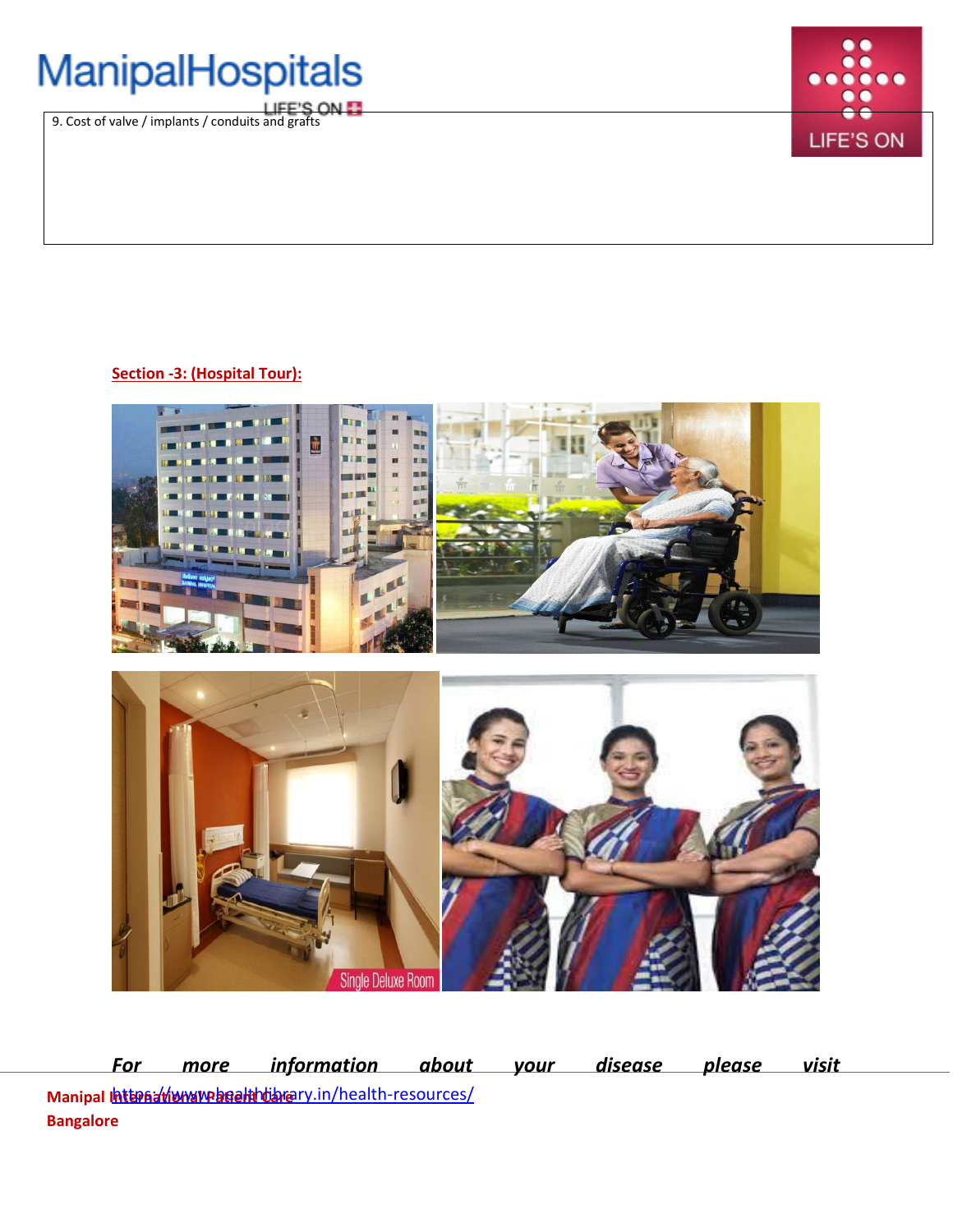# ManipalHospitals

LIFE'S ON **F1**<br><https://www.healthlibrary.in/health-navigator/>



*For seeing institutional videos from our top doctors, please visit our you tube* 

*channel on* <https://www.youtube.com/user/manipalhospitals>

### **Section -4: (General Advisory and References):**

#### **FOREX ADVISORY:**

As per the Government of foreign Exchange rules ( FEMA ), all patients / passengers travelling to India and have in their procession currency exceeding USD 5000 or travelers cheque exceeding USD 10,000 should declare as per Customs Declaration form ( CDF ) and carry with them CDF Form

Please be noted that the amount due for your treatment can either be wire transferred to Manipal Hospital account prior to your arrival or transaction can be done using your international credit card upon your arrival, International card has a daily transaction limit, please check with your bank

Transaction can also be done in Foreign Exchange through our Associates

### **TRAVEL ADVISORY:**

People traveling from select countries should have Yellow Fever vaccination certificate as per Govt. of India mandate.

All passengers arriving to India effective 14th February 2014 from Kenya, Ethiopia, Afghanistan, Israel, Pakistan, Nigeria and Somalia will have to carry Oral Polio Vaccination (OPV) Certificate taken six week prior to entry. This certificate is mandatory for both Adults and Children. All travelers from above seven countries will now be required to have in their possession a written record of vaccination (patient-retained record) for polio, preferably using IHR 2005 International Certificate of Vaccination or Prophylaxis from a hospital or Centre administering OPV.

### **OTHER ADVISORY:**

- 1. The cost mentioned is on approximation. The exact costs will depend on the patient's general condition, stay in hospital / ICU & consumption of drugs, currency fluctuations and other such cost factors, you can ask the International service staff any clarifications that you may have prior to your admission
- 2. The visa extension/visa registration charges will have to be borne by the patient / attendant for their stay in India (as per the statuary requirements in INDIA). However, Manipal Hospital facilitates for the aforesaid service. This service will take upto 6 hours and will be done at Foreign Regional Registration Office.
- 3. Each Person Should carry 10 passport size photograph copies which would be required for Visa registration, Mobile sim card activation
- 4. Travel expenses for visa formalities are not included in the above estimate and is payable by the patient.
- 5. The above estimate will be valid for a period of 30 days from the receipt of this mail.

#### **MANIPAL REFERENCES:**

Manipal Hospitals treats over 7000 international patients every year, We are an ISO certified hospital delivery world class healthcare at international results, be rest assured that your safety and comfort will be our priority during your treatment at our facility, please find below the link on what our esteemed patrons have to say about our hospital

**Mani Banga** 

**<http://www.youtube.com/user/manipalpatientcare>**